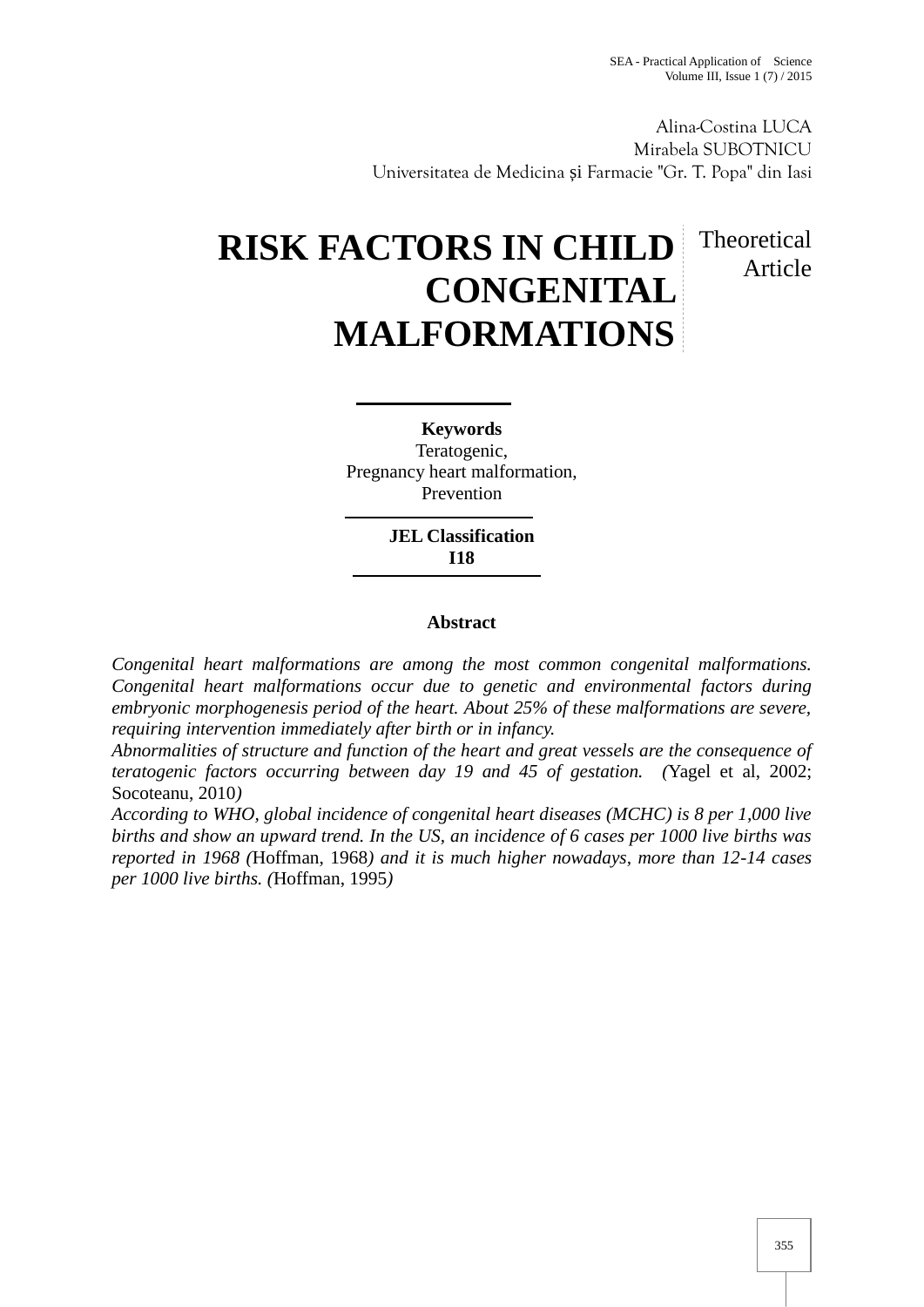Differences could be observed by region. Two different studies conducted in the UK and Denmark over a long period of 20 and 28 years, respectively, reported a significantly different incidence of 6.5 cases, 10.3 cases per 1,000 live birth, respectively. (Wren et al.,2008; Øyen et al., 2009)

1.The most common form of cardiac malformation is ventricular septal defect (VSD) found in 30-40% of cases, followed by the persistence of the ductus arteriosus (DSA) and atrial septal defect in 6-10% of cases. (Yagel et al, 2002; Hoffman et al., 2004) Both genetic and environmental factors are involved in congenital heart diseases etiology. Only 5-8% of MCC are due only to congenital anomalies and only 2% to environmental factors. (Yagel et al, 2002; 24) There is a genetic predisposition favoring the effects of teratogenic compounds, thus about 80% of MCC have a plurifactorial etiology. (Pierpont et al., 2007; www.usmf.md)

Certain drugs given to mother during pregnancy are directly involved in the increased risk of MCC.

*Anticonvulsant medication*, especially phenytoin, hydantoin, carbamazepine, phenobarbital and valproic acid increases three times the risk of malformations due to toxic or teratogenic effects on the embryo.( Holmes et al., 2010)

In particular, fetal exposure to hydantoin is associated in 4-7% of the cases with hydantoin syndrome characterized by craniofacial dysmorphism, disorders in the development of neural tube associated with cardiovascular malformations: coarctation of the aorta, atrial septal defect or ventricular persistence of ductus arteriosus. (Yagel et al, 2002; Holmes et al., 2010) Hydantoin inhibits the absorption of folic acid, the created deficiency being involved in the etiology of this syndrome. Taking folic acid supplements before conception based and during pregnancy can reduce up to 70% the incidence of malformations among infants at risk. (Holmes et al., 2010; Nicolai et al.,2008 )

*Lithium salts* are used successfully in the treatment of people suffering from depression, bipolar disorder or manic states. Their risk - benefit ratio should be assessed when administered to pregnant women, these being involved in abnormalities of the tricuspid valve or anomaly Ebstein's anomaly. (Bergink & Kushner, 2014)

*Retinoic acid* and its isomer, *isotretinoin*, are used in the management of acne resistant to treatment. Exposure in the first trimester of pregnancy increases by 30% the risk of congenital heart defects (Kenneth et al., 2001), strong teratogenic effect on the fetus was demonstrated back in 1982. It is frequently associated with transposition of great arteries or abnormalities of the aorta. Contraception is recommended during treatment and at least 1-2 months after it. (Yagel et al, 2002 Malvasi et al., 2009)

## *Betasimpaticomimeticele,*

*corticosteroids, nonsteroidal anti-inflammatory drugs, angiotensin converting enzyme inhibitors* should be avoided during pregnancy because of proven teratogenic effects*.*( Yagel et al, 2002; May et al., 2013)

*Diabetes* during pregnancy is associated with an increased risk of fetal neonatal and long-term complications. Diabetes can be pre-existing (diabetes type 1 or type 2) or gestational identified during pregnancy with a prevalence of 7.5%. The risk of developing congenital malformations in children of diabetic mothers is between 2.5 - 12%, being most affected infants of mothers who were diagnosed with preconception insulin-dependent diabetes.( Yagel et al, 2002; Riskin et al., 2007) Maintaining an elevated glycosylated hemoglobin during pregnancy is associated with an increased risk of birth defects, particularly of the heart. The most common MCC in children of mothers with unbalanced diabetes are transposition of great arteries, ventricular septal defect, hypopalsic left heart. Despite strict glycemic control, septal hypertrophic cardiomyopathy occurs in 30% of the cases. It has a benign evolution with spontaneous resolution in most cases. There are, however, rare evolving to severe heart failure. (Narchi& Kulaylat,2000; Hornberger, 2006) A strict glycemic control with a balanced diet during pregnancy is enough for significant decrease of intrauterine fetal damage.

*Phenylketonuria (PKU)* is a genetic metabolic disease in which the phenylalanine hydroxylase enzyme involved in the metabolism of phenylalanine is in very little quantity or is absent in blood. The only available treatment is natural proteins restriction in diet that contain phenylalanine. If this diet is not followed, children have low birth weight, mental retardation, microcephaly, congenital heart. (Harvey, 1996; Kimberlee et al., 2003) Cardiac malformations are found in about 12% of the cases. (Kimberlee et al., 2003) Strict adherence to the diet for at least 3 months before conception and throughout pregnancy drops significantly almost to zero the risk of developing embryopathy. (Maillot et al., 2008)

Although *rubella infection* is a viral eruptive disease, benign in most cases, it can be devastating in pregnant women not previously immunized, with a high embryofoetal teratogenic effect. (Robertson et al., 2003) The consequences of maternal infection can be miscarriage, premature birth, fetal malformations by congenital rubella. Their risk decreases with gestational age, the consequences of the severe fetal and neonatal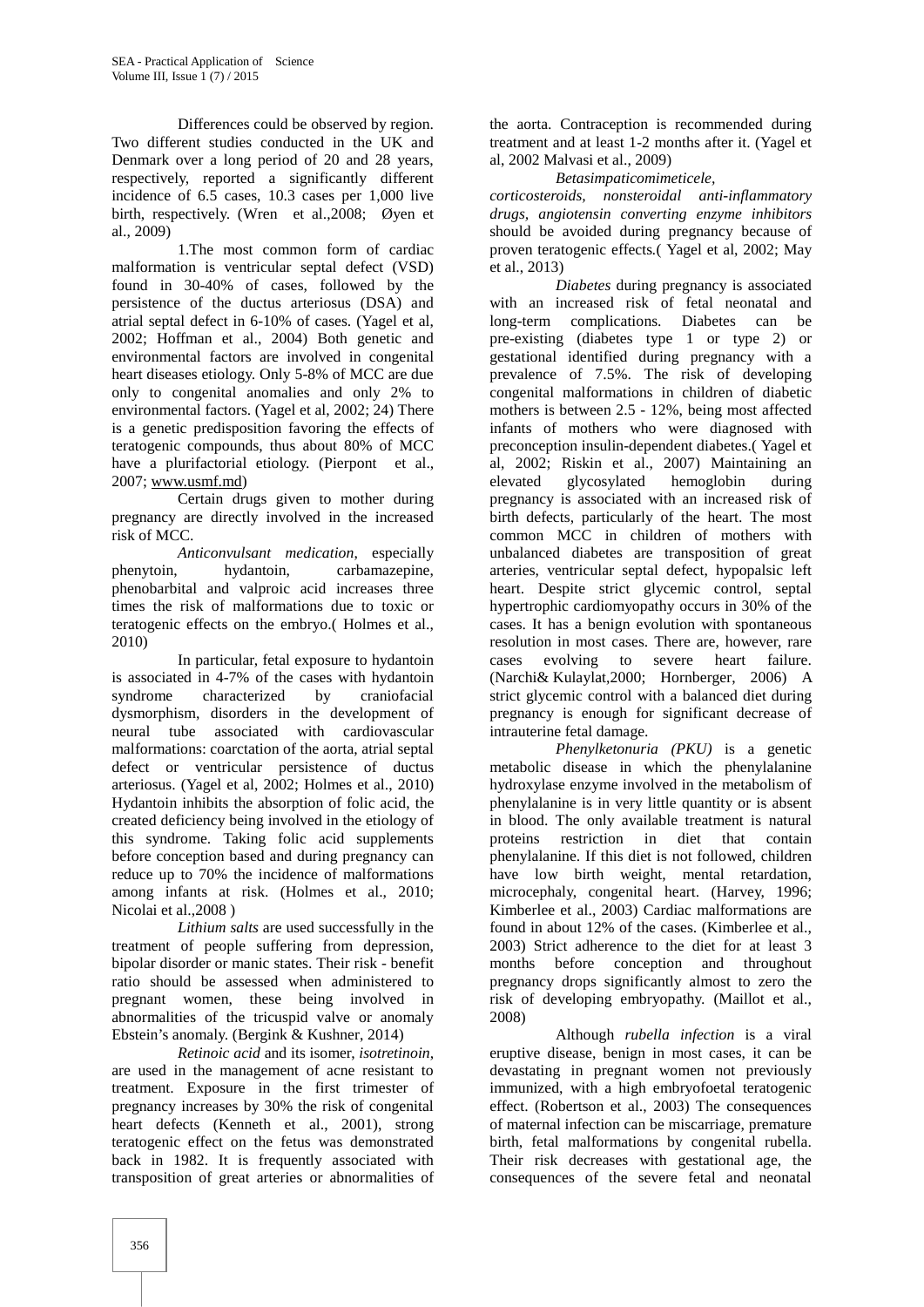occurring when the infection has been contacted within the first 2 months of pregnancy. Deafness, eye damage (cataracts, microoftalmie) are given by cardiac malformations. Cardiac malformations are found in at least 2/3 of children affected in the first 16 weeks of gestation and are given by the persistence of the ductus arteriosus, pulmonary stenos is Arten, pulmonary vein stenosis, atrial septal defect and ventricular tetralogy of Fallot. (Yagel et al, 2002; Robertson et al., 2003) Breast screening is required for checking the immune status. Immunoprophylaxis with rubella vaccine is given in the absence of pregnancy at least 3 months before conception. In case of non-immunized pregnant women, careful monitoring is recommended in early pregnancy and repetition of specific antibodies during pregnancy to check the immune status. (Robertson et al., 2003; Cutts et al., 2000)

Other maternal-fetal infections involved in cardiac malformations are *infection with toxoplasma gondii*, *Coxsackie virus A and B* or *cytomegalovirus infection*. (Yagel et al, 2002; May et al., 2013)

Alcohol drinking during pregnancy is associated with toxicity, teratogenic fetus from miscarriage, premature birth up to fetal alcohol syndrome. Fetal alcohol syndrome occurs after heavy drinking of alcohol during pregnancy and is characterized, depending on severity, by specific craniocerebral malformations, skeletal malformations of the central nervous and cardiovascular systems. There is no certain minimum level of alcohol consumption for a pregnant woman; there have been reported cases of fetal impairment even in occasional drinking. Mother's abstinence from alcohol drinking is the only prevention method. (Cutts et al., 2000)

2.*Maternal smoking* is a public health issue, about 25% of pregnant women being smokers. Nicotine and carbon monoxide are the main teratogenic factors affecting the development of the embryo and fetus. Besides being involved in the bioavailability of vitamin B12, folic acid and zinc favor intrauterine growth restriction, congenital malformations and prenatal mortality increase. Right heart obstructive impairment, septal defects, transposition of great arteries are associated with maternal smoking, especially in the first quarter. (www.usmf.md) Reduction of the number of cigarettes during pregnancy does not decrease the risk of teratogenicity. Quitting smoking at least 2 months before conception, avoiding smoking and exposure to tobacco smoke during pregnancy are the only methods for significant decrease of fetal damage. (www.usmf.md; May et al., 2013)

Maternal exposure to *toluene* is closely linked with heart malformations in children, especially in hypoplasic left heart, coarctation of the aorta, pulmonary stenosis. Also, in chronic exposure, there have been reported cases of alcohol-like fetal syndrome. Products containing toluene are nail polish, paint, glue or different solvents. (May et al., 2013)

Since one third of infants leave maternity undiagnosed with MCC, a thorough medical history is essential for identifying potentially teratogenic factors.

Understanding risk factors affecting the normal development of the cardiovascular system is important due to the increased incidence of cardiovascular malformations and their negative impact on patients'quality of life. If genetic factors are factors that cannot be changed, environmental factors could be influenced, known and avoided as much as possible during pregnancy.

## **REFERENCES**

- [1] Bergink Veerle , Steven A. Kushner (2014) Lithium During Pregnancy The American journal of Psychiatry
- [2] Cutts Felicity T. et.al. (2000) Guidelines for Surveillance of Congenital Rubella Syndrome and Rubella. Ref Type: Internet Communication
- [3] Harvey L. Levy, Manijeh Ghavami (1996) Maternal phenylketonuria: A metabolic teratogen Teratology Volume 53, Issue 3, pages 176–184
- [4] Hoffman J.I.E. (1968) Natural history of congenital heart disease. Problems in its assessment with special reference to ventricular septal defects. *Circulation*. 37 1968:97-125
- [5] Hoffman J.I.E.(1995) Incidence of congenital heart disease. I. Postnatal incidence. Pediatr Cardiol. 16 1995:103-113
- [6] Hoffman J. I., Kaplan S., Liberthson R. R.(2004) Prevalence of congenital heart disease. Am. Heart J. 147: 425–439
- [7] Holmes BL, Harvey AE, et al. (2001) The Teratogenecity of Anticonvulsivant Drugs, The New Journal of Medicine. 2001;344:1132-1138.
- [8] Hornberger L K (2006) Maternal diabetes and the fetal heart Heart. 2006 Aug; 92(8): 1019–1021
- [9] Kathy J. Jenkins; Adolfo Correa; Jeffrey A. Feinstein; Lorenzo Botto, Amy E. Britt, Stephen R. Daniels, Marsha Elixson, Carole A. Warnes, Catherine L. Webb (2007) Noninherited Risk Factors and Congenital Cardiovascular Defects: Current Knowledge Circulation. 2007; 115: 2995-3014
- [10] Kenneth Lyons Jones, Jane Adams, Christina D. Chambers, J. David Erickson, Edward Lammer, Janine Polifka (2001) Isotretinoin and Pregnancy JAMA. 2001;285(16):2079-2081